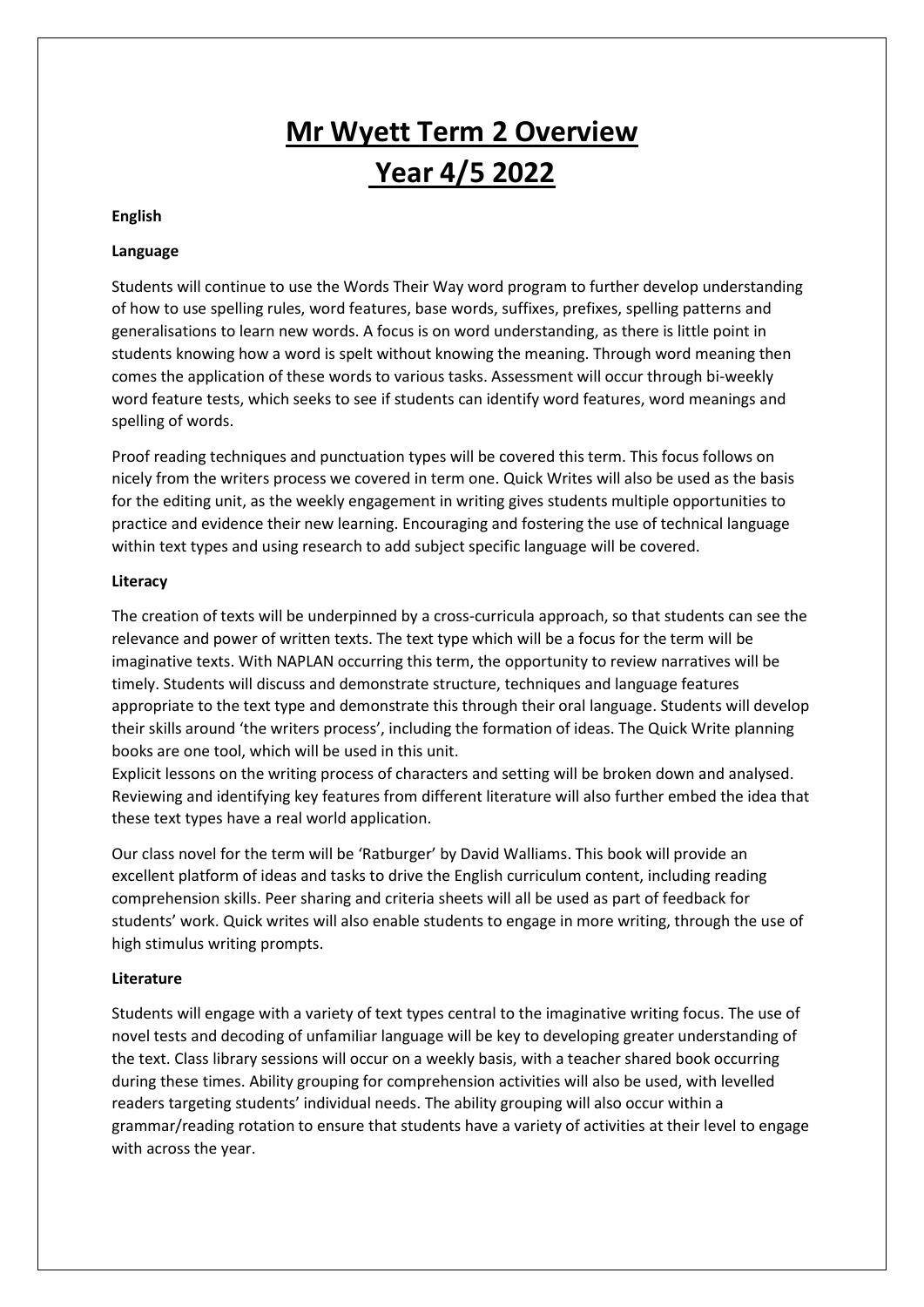## **Mathematics**

Maths is not confined to maths lessons, with a cross curricula approach taken again this term. Multiple links will be made with other activities throughout the day, from geography climate graphs to STEM investigating plant growth. Engagement of maths which is relevant to students' lives will be the key driver for the Australian Curriculum content. Every lesson will be underpinned with sharing of work samples, either from student work or pre-created work samples.

Daily mental maths will foster the fluency of maths skills, these have been popular with the class as students can see and monitor their own success as the year goes on. The focus this term will be addressing commonly misunderstood maths terms/language, e.g. abbreviation and difference. Multiple entry points for each lesson will continue, with the chilli system enabling entry points but also extension opportunities.

The main topics will include decimals and fractions. With students being required to apply number operation skills from term one to decimals and fractions. The relationship between decimals and fractions, ordering fractions, comparing fractions and number lines will also occur. Lessons will range from explicit instruction on skills, to open ended tasks requiring newly learnt skills to be applied in new ways.

With NAPLAN occurring, misconceptions from previous years' tests will be addressed, including graphs, equal sign and partitioning.

#### **HASS**

#### GEOGRAPHY – Europe and North America

This term we will look at place and space across the world. The key focus will be on Europe and North America. Students will develop their understanding of landforms and climate across these regions. This unit will include students investigating how humans shape and change the land for different needs.

Inquiry question/s: How do people and environments influence one another? How do people influence the human characteristics of places and the management of spaces within them?

Cross-curriculum links will be made with our unit on STEM this term, and students will have opportunities to conduct several mini research tasks on features across our focus regions.

#### **STEM and Technologies**

Using the 'Aldgate Bike Track' and school wirra as a case studies, students will be asked to solve an authentic problem relating to these areas. 'What problems can you see with these natural environments?' The problem solving model will be the engineering design model, with students flowing through the various aspects of enquiry, design, testing and reviewing of ideas. This real life problem, will bring in maths and literacy aspects, as students will need to communicate and also demonstrate their skills. The aim is to diagnose and create genuine solutions to the problems identified.